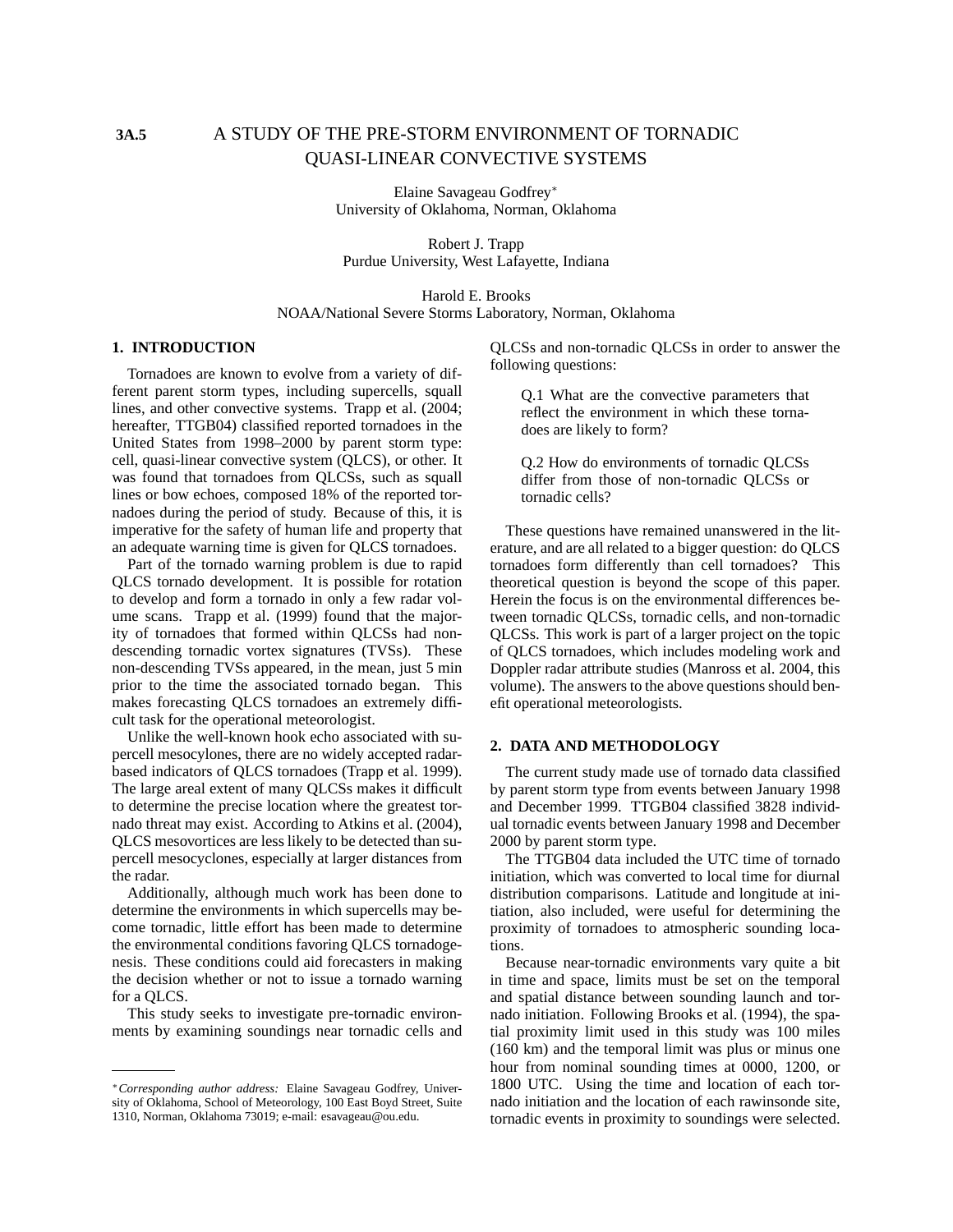The highest F-scale ranking tornado associated with each sounding was used to classify the sounding. If a particular tornado was within the specified conditions of more than one sounding site, all proximity soundings were included, in order to make the dataset as large as possible.

After the list of all possible proximity soundings was complete, archived National Weather Service (NWS) soundings were gathered in text form from the online database at the University of Wyoming (UWYO 2003).

It would be advantageous to compare the pre-storm environments of tornadic and non-tornadic QLCSs to look for possible distinguishing characteristics. In order to develop a "null dataset" of non-tornadic QLCSs, a different method must be used than that used for tornadic systems. The database of tornadic and non-tornadic bow echo cases from Burke and Schultz (2003) was utilized, and other non-tornadic QLCSs were found from NCDC online radar data (NCDC 2003). Only those QLCS cases where severe weather was reported (wind or hail) were considered.

To complicate matters, tornadoes may result from cells ahead of the QLCS (such as on 24 April 2000 in LA and MS), but not from the QLCS itself. Since the associated tornado reports of Burke and Schultz (2003) did not distinguish the originating tornado parent type, it was difficult to determine whether a QLCS was truly non-tornadic. Additionally, it seems quite possible that some of the reported tornadoes could have occurred in a different part of the line, quite some distance from a particular sounding location. In order to avoid sampling an environment near any kind of tornadic system, only cases when no tornadoes occurred within the vicinity of the QLCS were used in the null dataset. It was also more difficult to clearly define a "proximity sounding" for these non-tornadic QLCS events. Following Burke and Schultz (2003), a sounding was considered in proximity if it was taken within 300 minutes and 300 km of the path of the bow echo apex as it appeared in radar data, was uncontaminated, and was ahead of the bow echo.

In order to retain only those soundings displaying prestorm environmental characteristics, a visual quality control was performed on all of the soundings. Similar to Brooks et al. (1994), soundings which were convectively contaminated or that demonstrated dry line passage were classified as "bad." Soundings had to meet many important criteria in order to be labeled "good." First, balloon observations had to be available from the surface through at least 200 mb. The atmosphere had to have a strong positive lapse rate (closer to dry-adiabatic), especially in lower levels. The amount of CAPE had to be greater than the CIN, using standard definitions of the terms. The lifted index (LI) parameter had to be negative in a "good" sounding. There needed to be a relatively large dew point depression from the surface to ∼300 mb. Surface winds should have come from the southeast to southwest, and winds had to veer with height.

Conversely, soundings which met any of the following criteria were considered "bad" and omitted from the dataset: the balloon burst at lower levels, there was a weak (nearly moist adiabatic) lapse rate in lower levels, the CIN was greater than the CAPE (or CAPE ∼0), there was evidence of a dry line passage (enormous dew point depression in the lower atmosphere), the sounding was essentially saturated throughout nearly all levels, the LI was positive, if the precipitable water (Butler 1998) was relatively high, and/or the surface winds were relatively weak and from west to north.

Some soundings were not clearly pre- or post-event, and could not be immediately classified as good or bad. In these cases, NCDC radar data were visually inspected to compare the sounding location with the tornadic cell, tornadic QLCS, or non-tornadic QLCS in order to determine whether or not the sounding was characteristic of the pre-storm environment.

Overall, 59 soundings were gathered in proximity to tornadoes from cells and 30 soundings were gathered in proximity to QLCS tornadoes. From the non-tornadic severe QLCS events, 23 proximity soundings were gathered.

### **3. PRE-STORM ENVIRONMENTAL CHARAC-TERISTICS**

The values of the sounding parameters were compared in order to see if there were any differences between pretornadic QLCS, non-tornadic QLCS, and pre-tornadic cell environments. Weisman and Trapp (2003) suggested that a minimum of 20 m s<sup> $-1$ </sup> of unidirectional shear over the 0–2.5 km or 0–5 km AGL layer produces significant cyclonic surface vortices in QLCSs. The present study found a mean bulk shear, the magnitude of the shear vector between the winds at the different layers, in the 0–1 km layer of 26.3 kt for tornadic QLCSs, 16.9 kt for nontornadic QLCSs, and a mean value of only 18.1 kt for tornadic cells (Figure 1). Similarly, the average 0–3 km bulk shear for tornadic QLCSs was 37.6 kt, 30.4 kt for



FIG. 1. Box and whisker plots of the distribution of a) 0–3 km and b) 0–1 km bulk shear in the lower atmosphere for tornadic cells (T.Cell), tornadic QLCSs (T.QLCS), and non-tornadic QLCSs (N.T.QLCS). Upper and lower quartiles are indicated by the shaded region. Median values for each plot are denoted by the center line and the number on the side.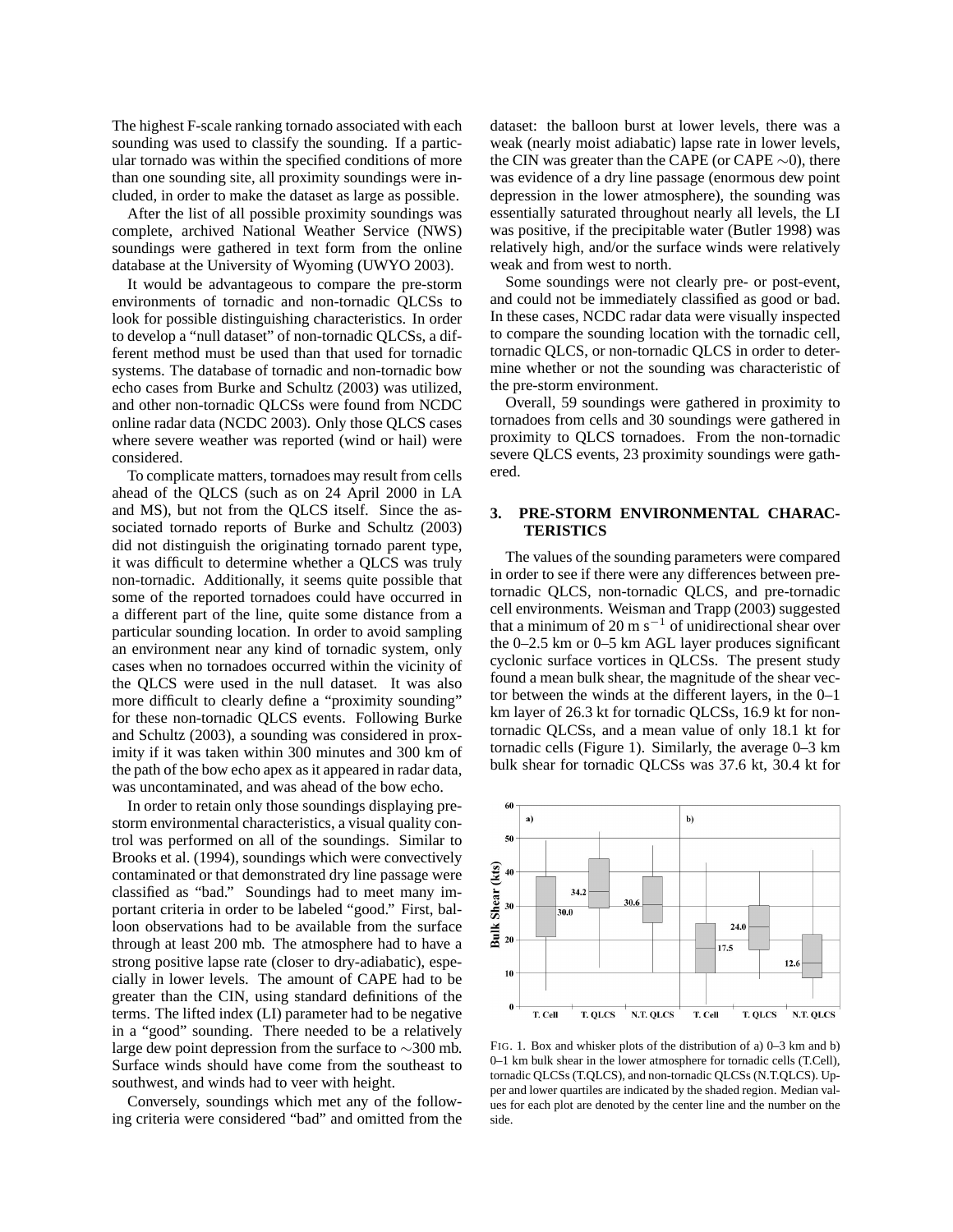

FIG. 2. Cumulative distribution function (CDF) of mean-layer CAPE in proximity to tornadic cells (squares), tornadic QLCSs (circles), and non-tornadic QLCSs (triangles).

non-tornadic QLCSs, and 29.6 kt for tornadic cells. The average 0–6 km bulk shear for tornadic QLCSs was 47.8 kt, 45.4 kt for non-tornadic QLCSs, and 44.4 kt for tornadic cells. Hence, there was not nearly as much of a difference in the deep-layer bulk shear values as in the low-level bulk shear values. To summarize, pre-tornadic QLCS environments tended to be characterized by higher values of low-level bulk shear than non-tornadic QLCS environments or pre-tornadic cell environments.

Other average parameters from tornadic QLCS, nontornadic QLCS, and tornadic cell environments were compared. The mean layer (ML) CAPE (based on mean parcel values from the lowest 100 mb above ground level) for tornadic QLCSs had a mean value of 1892 J kg<sup>−</sup><sup>1</sup> , non-tornadic QLCSs had an average value of 902  $J$  kg<sup>-1</sup>, while the average tornadic cell environment had a ML CAPE of 1363  $\bar{J}$  kg<sup>-1</sup>. Figure 2 shows the cumulative distribution function of ML CAPE by parent storm type. Notice that 67% of non-tornadic QLCS environments and only 24% of tornadic QLCS environments had less than 1000 J kg<sup>-1</sup> ML CAPE. Conversely, the mean CIN for the tornadic QLCS, non-tornadic QLCS, and tornadic cell environment was 72.6 J kg<sup>-1</sup>, 149.6  $J kg^{-1}$ , and 93.3 J kg<sup>-1</sup>, respectively. Thus, the pretornadic QLCS environment was generally characterized by a higher value of CAPE and lower value of CIN when compared to the non-tornadic QLCS and the pre-tornadic cell environment.

Several other parameters showed little difference in their average values between pre-tornadic cell and QLCS environments, but showed greater differences between tornadic and non-tornadic QLCS environments. For example, the ML-based level of free convection (LFC) height AGL for tornadic QLCSs, non-tornadic QLCSs, and tornadic cells had average values of 2270 m, 3838 m, and 2411 m, respectively. The ML lifted index had an average of -6.6 for tornadic QLCSs, -5.2 for tornadic cells, and was -3.2 for non-tornadic QLCSs. A number of other parameters also behaved similarly.

The supercell composite parameter (SCP) is a multiparameter index that includes CAPE, 0–3 km stormrelative helicity, and bulk Richardson number (BRN) shear, and each parameter is normalized to supercell "threshold" values. This index has been developed and used by SPC forecasters for the past several years. The average ML SCP for tornadic cells was 2.2, was 1.0 for non-tornadic QLCSs, and was 7.3 for tornadic QLCSs. This result must be viewed with caution owing to the helicity calculation. The Bunkers et al. (2000) method was used to determine storm-relative motion, which is based on a presumed deviant motion of supercells (i.e., to the right of and slower than the mean wind); QLCS motion, however, can be comparably more aligned with and significantly faster than the mean wind (e.g., Corfidi 2004). Consequently, the helicity values calculated from pre-tornadic QLCS soundings may be overstated.

The mean-layer significant tornado parameter (Sig-Torn) is a multi-parameter index that includes the magnitude of the 0–6 km shear, 0–1 km storm-relative helicity, 100 mb mean parcel CAPE, and 100 mb mean parcel LCL height. The average SigTorn value for tornadic cells was 1.1, 0.3 for non-tornadic QLCS, and 7.4 for tornadic QLCS environments. Similar to SCP, this parameter also includes helicity and should be treated with the same caution.

Further attempts to classify pre-tornadic QLCS and cell environments, and pre-tornadic and non-tornadic QLCS environments were made by plotting one parameter against another. Few differences between the tornadic sounding parameters were evident in most of these plots; the data were often virtually indistinguishable. Ideally, the points from each parent storm type would be clustered in different regions of the plot. For example, the LCL height in meters ASL was plotted against the 0– 1 km bulk shear (Figure 3). It was evident that both kinds of soundings reflect an environment of moderate low level shear and low LCL height. Most of the plots revealed similar or interchangeable results.



FIG. 3. Distribution of soundings in proximity to tornadic QLCSs (gray circles) and tornadic cells (black squares) showing the LCL height (MSL) versus the 0–1 km bulk shear (kts).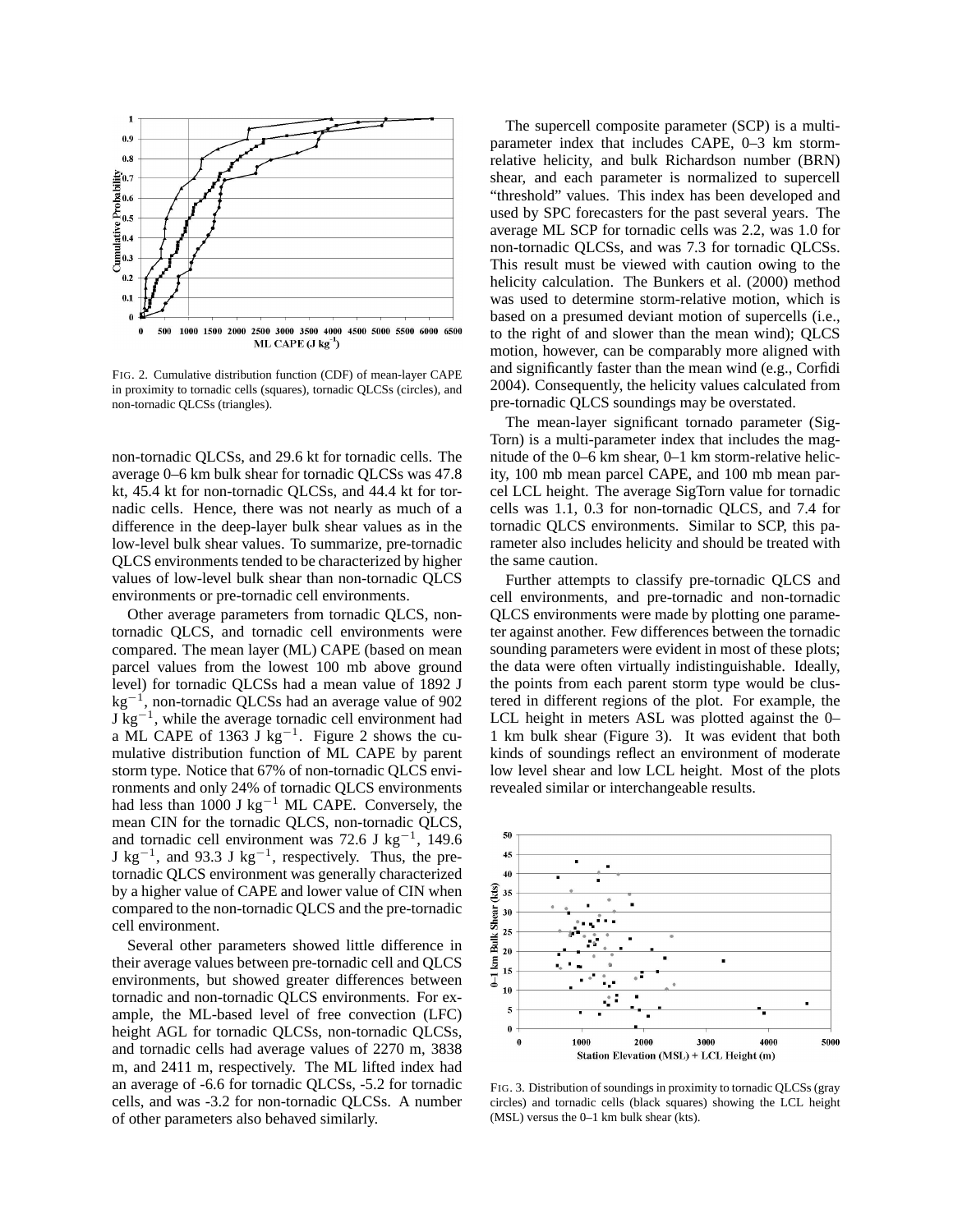In order to see if it is possible to distinguish between the pre-storm environments of tornadic cell and QLCS environments or between the pre-storm environments of non-tornadic and tornadic QLCS environments, a linear discriminant analysis was performed (Wilks 1995). In the analyses comparing pre-storm environmental characteristics, 26 different sounding parameters were compared by linear discriminant analysis, yielding 325 possible combinations of two parameters. Of these combinations, not one correctly identified 70% or more of the observed tornadic QLCS or cell soundings (Figure 4). The probability of detection (correctly categorizing a tornadic QLCS sounding) was often slightly higher than the probability of false detection (categorizing a tornadic cell sounding as a tornadic QLCS sounding). Overall, the pre-tornadic environments reflected by these 26 parameters were extremely similar. The Kuipers skill scores (Wilks 1995) for all of the 325 parameter combinations were well below 0.4.

Figure 4 also shows the area under the curve (AUC) in the relative operating characteristic (ROC) graph beneath one observed point when it and the  $(0,0)$  and  $(1,1)$  corners were connected by straight lines (Swets 1996). This particular combination (0–1 km helicity versus the 2–4 km mean relative humidity) has an AUC value of 0.68, which is higher than random performance. Random performance, denoted by the "no skill" line, has an area of 0.5 and perfect performance would have an AUC of 1.0. The AUC index is particularly favorable because it does not depend on assumptions about underlying probability distributions. Most (248) of the AUC values of the tornadic sounding parameter combinations were above 0.5, and 57 combinations had AUC values at or above 0.6. Most of these parameters involved shear, lapse rates, CAPE, or relative humidity.

The best combination of discriminators between tornadic storms is the 0–1 km helicity versus the 2–4 km mean relative humidity. This combination successfully identified 76.7% of tornadic QLCS proximity soundings and 59.3% of the tornadic cell proximity soundings, and had a KSS of 0.36. Another excellent discriminator combination is the 0–1 km helicity versus the difference between the 0–6 km and the 0–1 km bulk shear. This combination successfully identified 69.5% of tornadic cell proximity soundings and 59.3% of the tornadic QLCS proximity soundings (Figure 5), and had a KSS of 0.33.

Of the observed tornadic and non-tornadic QLCS sounding comparisons, only one of the combinations successfully identified 70% or more of them (Figure 6): LCL height (AGL) and LCL height (ASL). This comparison is of little value, but it demonstrates that the LCL height is an important parameter for QLCSs. The Kuipers skill scores (KSS) for several of the QLCS parameter combinations were above 0.4; most of these involved low level wind shear parameters, ML CAPE, or relative humidity. The KSS was 0.63 for the combination of 0–1 km mean relative humidity and the LCL height (ASL). It was 0.8 for the combination of LCL height



FIG. 4. Results of 325 linear discriminant analysis pairs between parameters that reflect the pre-storm environment of tornadic cells and tornadic QLCSs. The relative operating characteristic (ROC) compares the probability of false detection (x-axis) to the probability of detection (y-axis) of tornadic QLCSs. Black line indicates the "no-skill" line. The shaded area is the AUC, 0.68, under the point (40.7%,76.7%).



FIG. 5. Distribution of soundings in proximity to tornadic QLCSs (gray circles) and tornadic cells (black squares) showing the difference between 0–6 km bulk shear and 0–1 km bulk shear (knots) versus the 0–1 km storm relative (SR) helicity ( $m^2 s^{-2}$ ). Solid line is the best discriminant line.

ASL and AGL, which again has little physical significance. Most (280) of the AUC values of the tornadic and non-tornadic QLCS sounding parameter combinations were above 0.5, 141 combinations had AUC values at or above 0.6, and 22 had AUC values at or above 0.7. Most of the latter parameters involved ML CAPE, shear, lapse rates, or relative humidity. The AUC for the LCL height combination was 0.9, and the combination of 0– 1 km mean relative humidity and the LCL height (ASL) had an AUC of 0.82.

The combination of the 0–1 km helicity and the difference between the 0–6 km and the 0–1 km bulk shear discriminated fairly well between tornadic and non-tornadic QLCSs (Figure 7), correctly identifying 70% of the nontornadic proximity soundings and 63% of tornadic proximity soundings. The KSS for this combination was 0.46, and the AUC was 0.73. Since the difference between the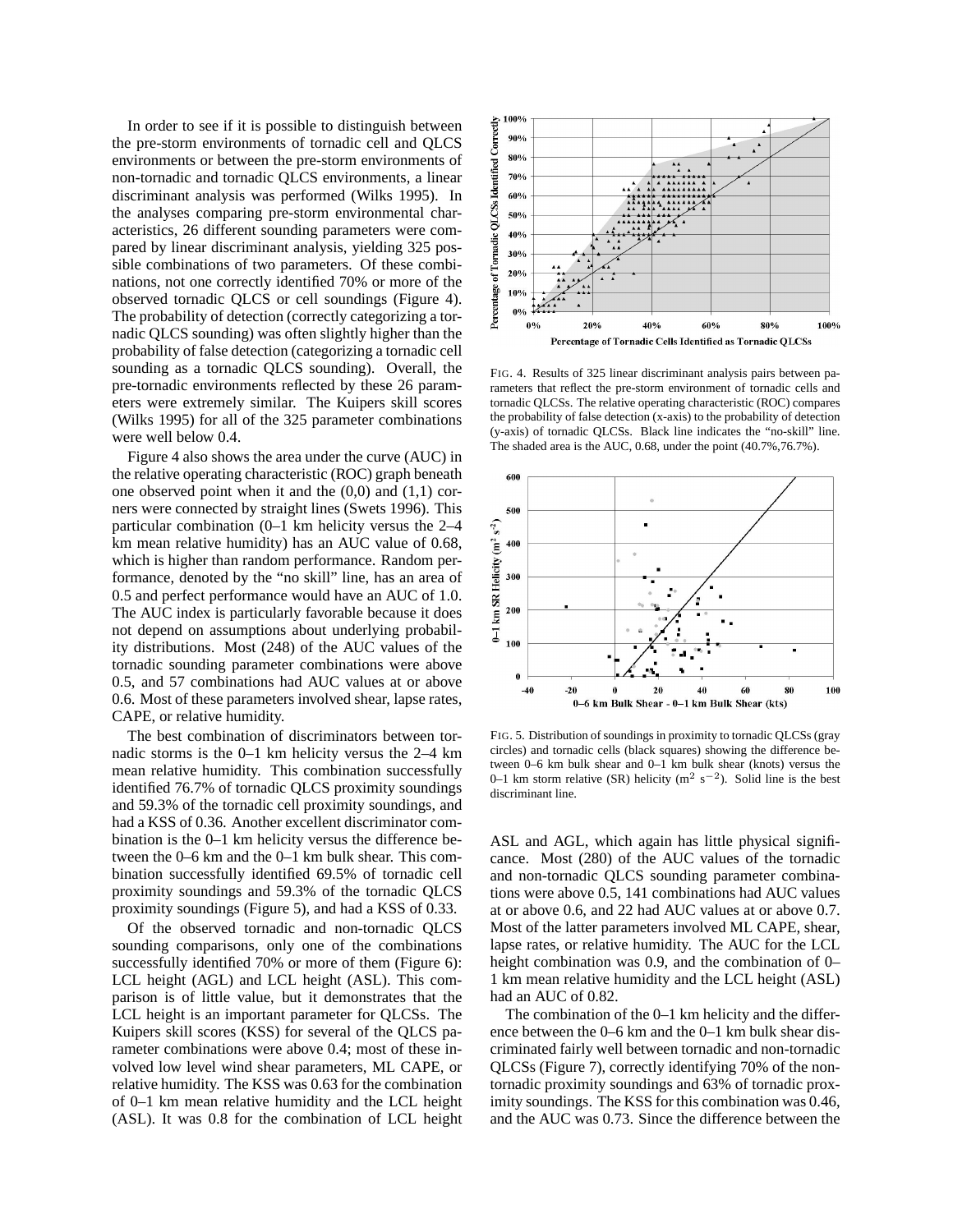

FIG. 6. Similar to Figure 4, but parameters reflect the pre-storm environments of tornadic and non-tornadic QLCSs. Circled point is the comparison of LCL height ASL and AGL.

average values of 0–6 km bulk shear and 0–1 km bulk shear is greatest near tornadic QLCSs, it is not surprising that it is part of a combination of parameters that discriminates tornadic QLCSs quite well.

Another good combination of discriminators between pre-tornadic and non-tornadic QLCS environments is the 0–1 km bulk shear versus the 850–500 mb lapse rate (Figure 8). Of the non-tornadic QLCS proximity soundings, 52% were correctly identified, while 87% of the tornadic QLCSs were correctly identified. The KSS for this combination was 0.42, and the AUC was 0.71. This discriminating pair may indicate that tornadic QLCSs favor steeper low to mid-level lapse rates. This provides more instability and thus stronger updrafts, giving the storms a greater potential for vortex stretching and stronger surface cold pools. Stronger low-level shear results in more upright convection at the leading edge of the QLCS, which should mean more vertical stretching and stronger, longer-lived QLCSs.

## **4. DISCUSSION**

The nontrivial number of tornadoes that develop from QLCSs argues the need to understand the environments in which QLCS tornadoes form. For that reason, the pretornadic environments were examined through the means of proximity soundings.

After comparing many of the sounding parameters in proximity to non-tornadic QLCSs, tornadic QLCSs, and tornadic cells, it was evident that the pre-tornadic QLCS environment is characterized by higher values of low-level bulk shear and CAPE. Few other differences were evident from these assessments. A linear discriminant analysis demonstrated the similarity between these sounding parameters, especially in either type of pretornadic environment. Thus, if an environment favorable for tornadogenesis develops a QLCS, meteorologists should certainly not rule out the possibility of tornadoes.

The goal of this study was to find a small set of parameters that can distinguish between different kinds of storms, specifically tornadic versus non-tornadic QLCSs and tornadic cells versus tornadic QLCSs. If the environmental characteristics of tornadic QLCSs that differ from those of non-tornadic QLCSs could be identified, these might aid weather personnel in forecasting and warning for QLCS events. Pre-tornadic QLCS environments were determined by soundings to have, on the whole, high values of 0–1 km bulk shear, 0–3 km bulk shear, and mean layer CAPE, and low values of CIN (Q.1). The low-level shear and CAPE values for soundings in proximity to tornadic QLCSs are greater than those close to non-tornadic QLCSs or tornadic cells (Q.2). The amount of CIN is lower near tornadic QLCSs. Thus, it can be concluded that QLCSs tend to produce tornadoes in environments characterized by high values of low-level shear and instability.



FIG. 7. Distribution of soundings in proximity to tornadic QLCSs (gray circles) and non-tornadic QLCSs (black triangles) showing the difference between 0–6 km bulk shear and 0–1 km bulk shear (knots) versus the 0–1 km storm relative (SR) helicity ( $m^2 s^{-2}$ ). Solid line is the best discriminant line.



FIG. 8. Distribution of soundings in proximity to tornadic QLCSs (gray circles) and non-tornadic QLCSs (black triangles) by the 0–1 km bulk shear (knots) versus the 800–500 mb lapse rate ( $\rm ^{\circ}C~km^{-1}$ ). Solid line is the best discriminant line.